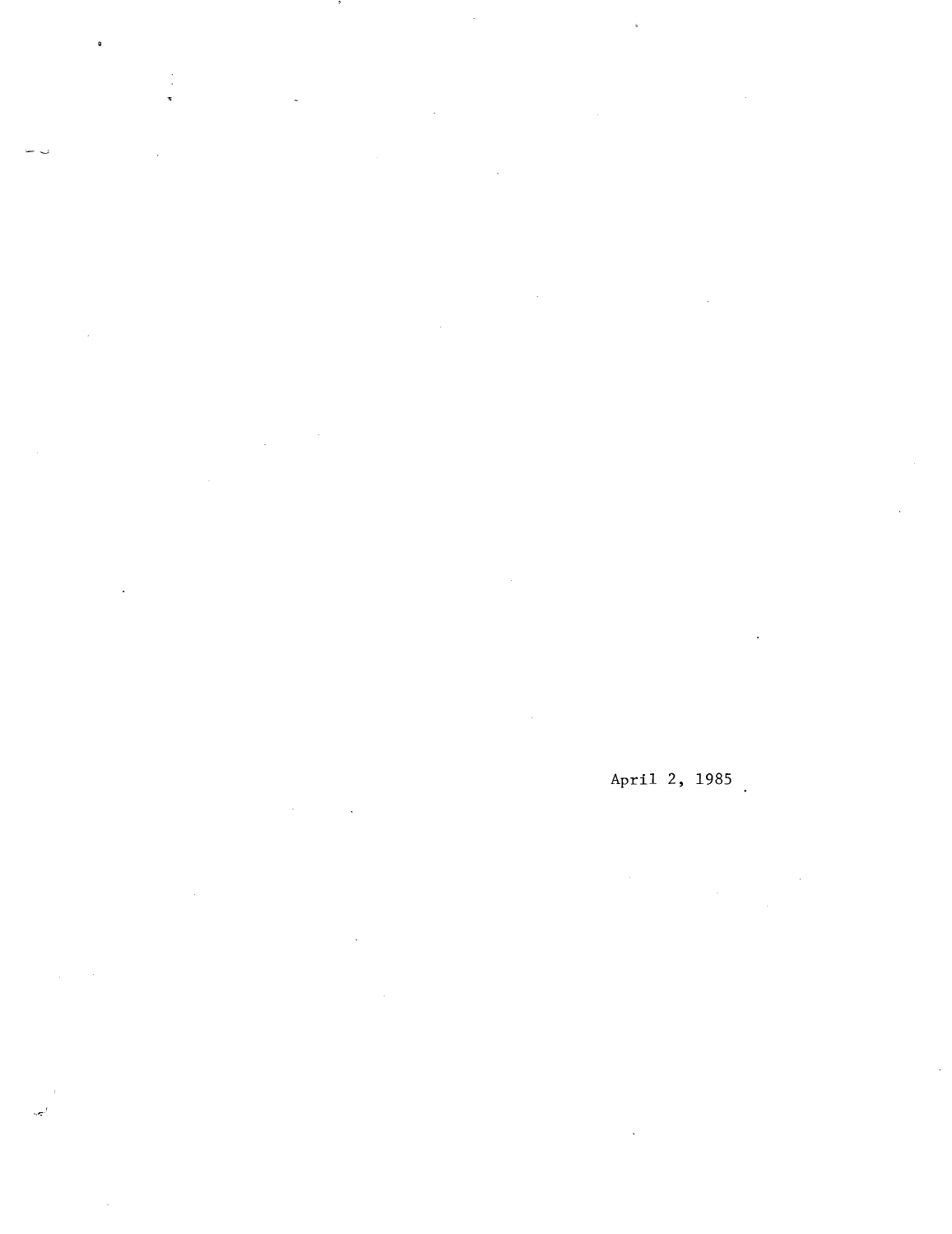Powertion on P. 2

The Minutes of the 8Znd Meeting of the Executive Committee of Science Faculty Council held on Tuesday, April 2, 1985 at 1:30 p.m. in Room 250 Allen Building.

Present: J. W. Berry, Chair; N. Hunter, D. McKinnon, N. Arnason K. Sharma, C. Paul, L. Feigelman; S. Catt, Secretary; J. McConnell, S. Johannson.

The Minutes of the 81st meeting were APPROVED on a motion by  $1.$ D. McKinnon (Hunter).

## $2.$ Course Change Proposals

Department of Computer Science: Modification of 74.125 APPROVED on a motion by N. Arnason (Hunter).

Department of Earth Sciences: Deletion of 7.741 and addition of 7.7xx Geophysical Imaging and Data Processing and 7.7xy Analytical Geochemistry APPROVED on a motion by N. Hunter (Paul).

Department of Zoology: Addition of 22.lxx Essentials of Human Physiology APPROVED on a motion by McKinnon (Sharma).

In response to a question the Chairman explained that the present course change proposals were those that had developed after the normal course change period and did not represent the Faculty's proposals for this year, which would be developed and considered in the usual manner over the summer and fall and would be brought to the Executive Committee in October.

3.a. Admission of students on suspension from another faculty.

Moved by N. Arnason (Sharma) that "the following policy on admission of students under suspension be established:

- $a)$ provided students meet entry requirements on transfer, the sole fact that they may be on academic suspension or may have been required to withdraw from another faculty should not be a consideration for admission".
- A student who is under disciplinary suspension from another b) faculty may not be admitted to the Faculty of Science.

In the discussion following the Chairman defined "suspension from the Faculty" and "suspension from the University".

Prof. Hunter felt that a specific wording regarding students who are "required to withdraw for reasons of professional unsuitability" should be included in the motion, this being a subject now under consideration by a Senate sub-committee. Prof. Arnason believed this was covered in the general wording of a) of the resolution and Prof. Sharma agreed. Prof. McKinnon asked if statistics were available on the progress of students admitted to science while on suspension from another faculty. None were available but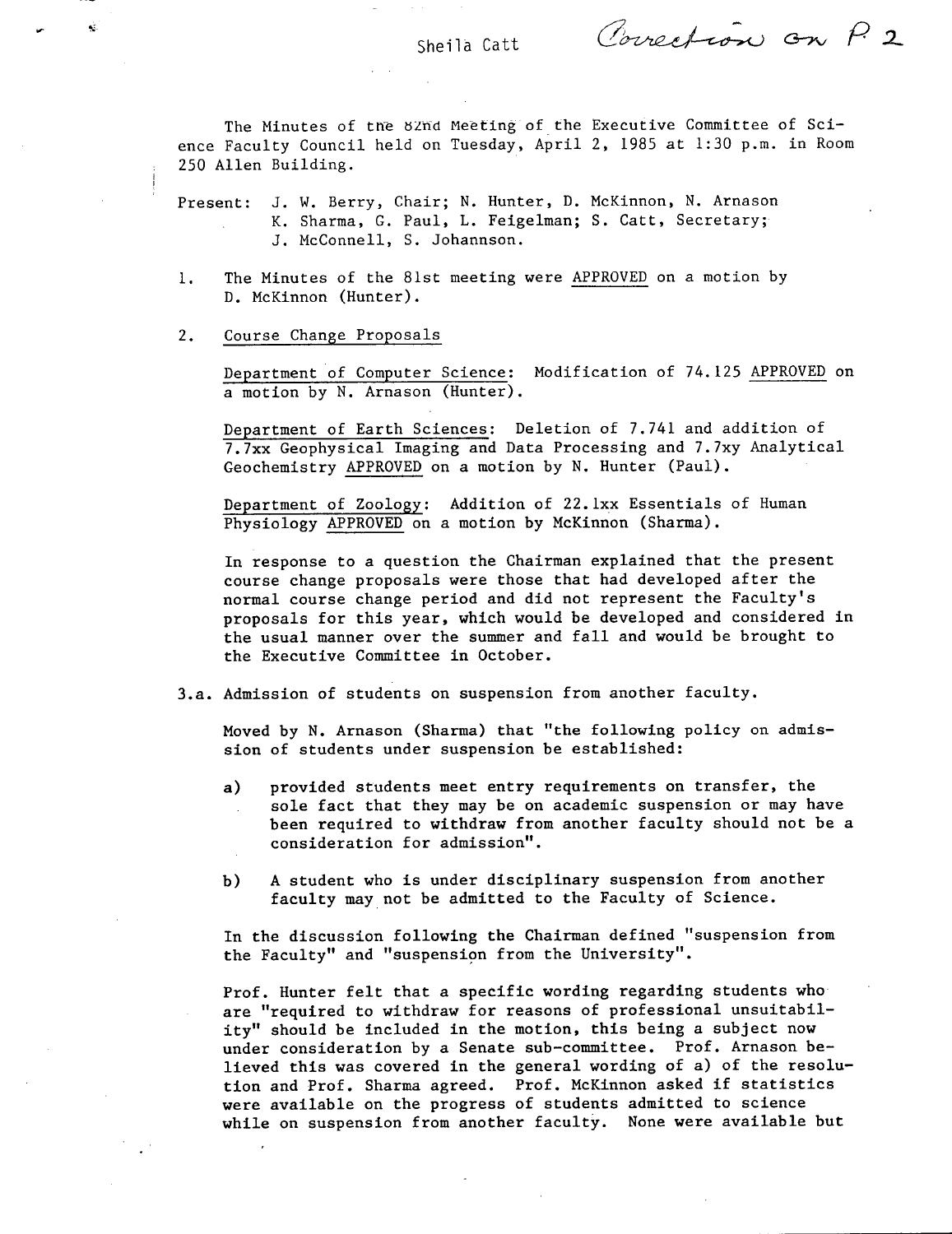Ms. Johannson's feeling was that such students who tended not to meet the minimum standards for continuation were Engineering students entering with few attempts left.

The motion was called without amendment and was CARRIED 1 OPPOSED

b. Change in Mature Student policy.

Moved N. Hunter (Feigelman) that

"Mature students who have three 300 level subjects including Mathematics 300, one of Physics, Chemistry, Biology 300 and one other 300 level subject be admitted providing they meet the academic cut-off for the session in which they apply."

CARRIED

Admission of certain transfer students.

Moved N. Arnason (Feigelman) that

"Students admitted with less than twenty-four credit hours of University work must meet the Faculty of Science continuation requirements at the time of admission."

**CARRIED** 

The purpose is to ensure that transfer students admitted to Science would not be placed on rebation immediately on admission. £uSpeflS,dü

4.a. Five-year limitation for continuing students:

Moved N. Hunter (Feigelman) that

"Students who have not been in attendance for more than one year must seek permission from the Dean's office to re-register in order to ensure that work previously completed complies with current program requirements."

CARRIED

b. Special Student Courses.

Moved D. McKinnon (Arnason) that

(i) Students registered in the final year of their degree program and completing degree requirements during that session may, at the discretion of the Dean or designate, register for a course or courses under the course classification "special". Such courses must be over and above the courses required to complete degree requirements; students are eligible for this privilege only if the special student courses do not exceed the number of extra attempts remaining in the degree program.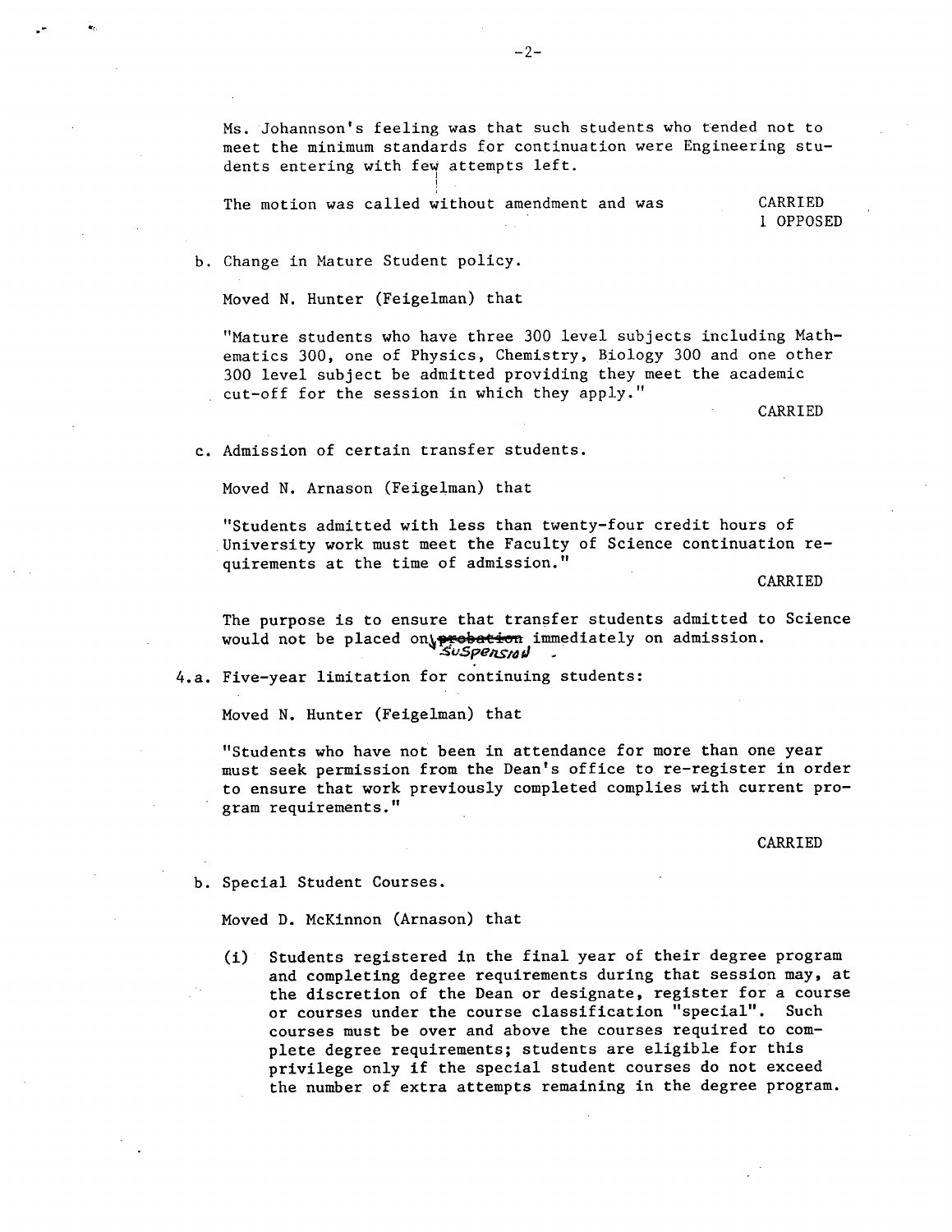(ii) Courses listed as "special student" may not be changed to "regular student" status following the official period for adding courses in the session of registration.

CARRIED

The objective is to prevent students from using "special student" status to gain extra attempts in their degree program.

c. Voluntary Withdrawal Regulations.

The Chairman advised that the Faculty of Arts is in process of considering

- a change in deadlines for withdrawal 1.
- limitation on the number of times a student may withdraw from  $2.$ a course
- the number of withdrawals allowed within a degree program.  $3.$

He felt that item 1 should be considered separately.

Moved N. Hunter (Sharma) that

the following deadlines be established for withdrawal from courses

First term courses<br>
Second term courses<br>
- February 25 Second term courses Full courses - a deadline coinciding with the end of the second term registration revision period.

The Chairman indicated that if the motion was approved and sent forward to Faculty Council it would be with the understanding that a similar resolution by the Faculty of Arts would go with it to Senate.

The motion was CARRIED CONSTRUCTED AND THE MOVIES OF THE MOVIES OF THE MOVIES OF THE MOVIES OF THE MOVIES OF THE MOVIES OF THE MOVIES OF THE MOVIES OF THE MOVIES OF THE MOVIES OF THE MOVIES OF THE MOVIES OF THE MOVIES OF T

Consideration of limitation #1, number of voluntary withdrawals from a course, and limitation #2, maximum number of voluntary withdrawals allowed in a degree program. The Chairman advised that the Faculty could impose limitations unilaterally but in that case they could only be applied to Science students. It would be important to have similar limitations imposed by Arts.

There followed discussion of the definition of "voluntary" withdrawal as opposed to withdrawals for medical, psychological or financial reasons, and of the difficulties of administering the proposed policy; and also of the effect of imposing the policy on science students but not on students from other faculties taking science courses.

The Chairman suggested the Executive could approve the policy in principle and hold off implementation until the decision of Arts executive is known. He asked for a motion on limitation #1, for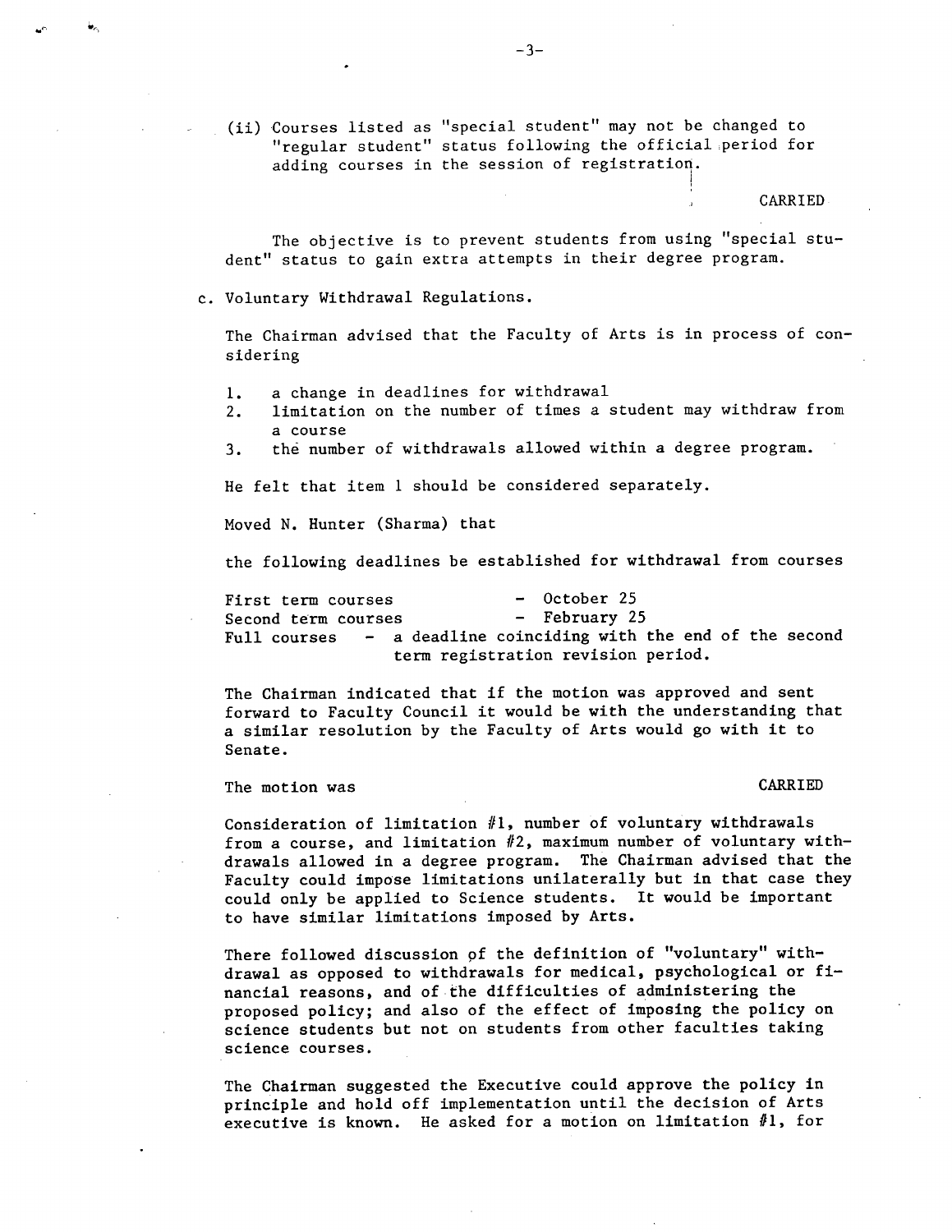approval in principle, to allow negotiations with Arts and consultation with Student Records Office regarding implementation.

Moved Prof. Sharma (McKinnon) that

. കു

"a student enrolled in the Faculty of Science may not withdraw from the same course more than once".

> 3 in favour 2 opposed 1 absention

The Chairman declared the motion CARRIED

Moved Mr. Feigelman (McKinnon) that

"in satisfying the requirements for any degree in Science a student is allowed a maximum of six (6) voluntary withdrawals".

CARRIED

5. There being no further business the meeting adjourned, on a motion by Prof. Arnason, at 3:10 p.m.